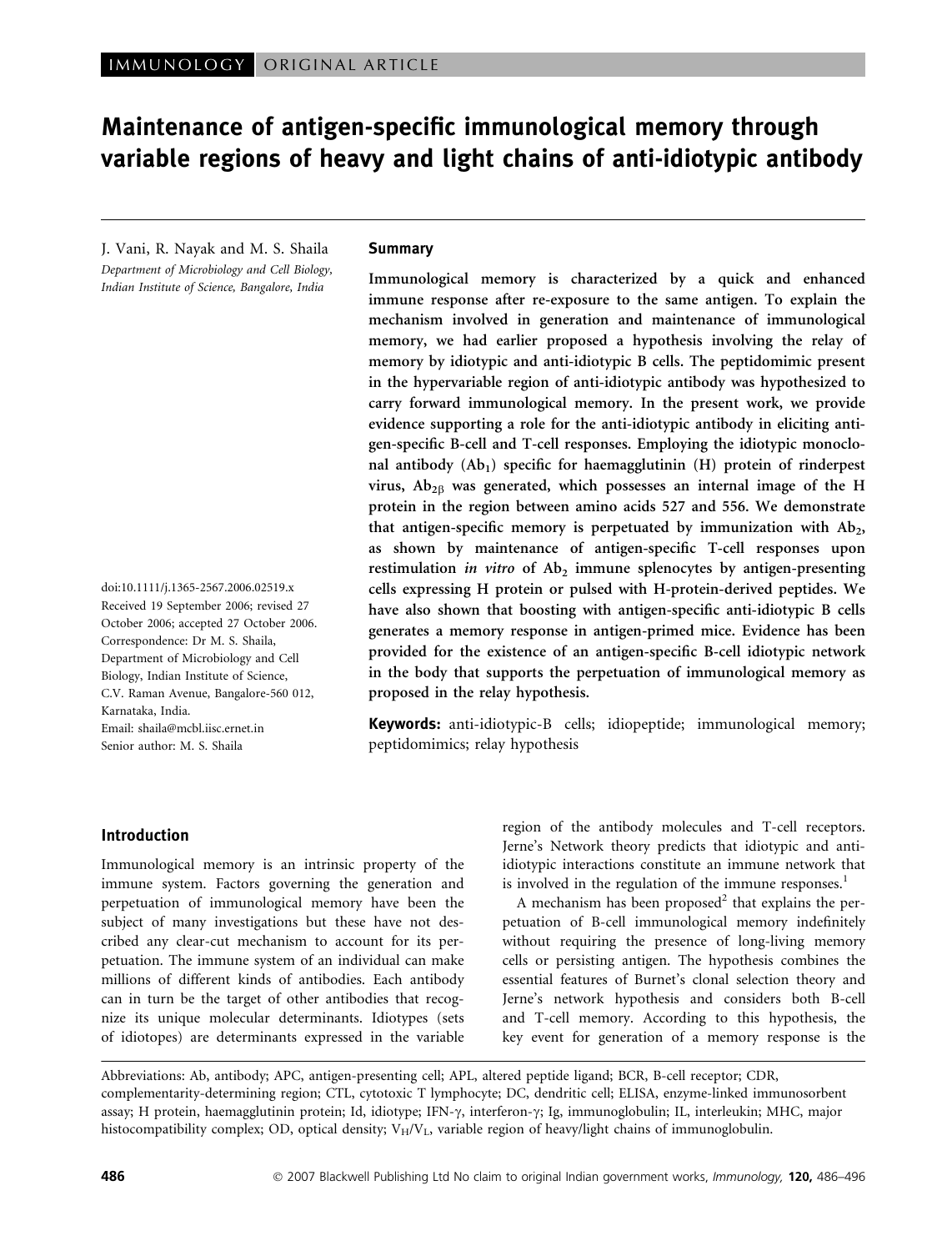interaction of idiotypic (antigen-specific cells or Burnet cells) and anti-idiotypic cells (cells that are reactive to idiotypic determinant or Jerne cells). These idiotype and anti-idiotype B cells mutually stimulate and clonally expand, with either specific or bystander T-cell help. The anti-idiotypic cells carry a peptidomimic, which drives the memory response further by triggering idiotypic memory T cells. Because B cells can present antigen,<sup>3</sup> they present 'apparently foreign' idiopeptides to T cells. The idiopeptides of de novo synthesized antibody are presented to CD8<sup>+</sup> T cells through class I major histocompatibility complex (MHC), which recognizes the idiopeptidepresenting cells as targets and regulates their population. The recycling of immunoglobulins from the surface to the endosomal compartment of B cells leads to the presentation of idiopeptides to CD4<sup>+</sup> T cells by class II MHC. Even if the majority of the clonally expanded cells die as a result of lack of stimulation, cytotoxic T-lymphocyte (CTL) lysis or for other reasons, the surviving cells are able to carry forward the memory. This mechanism also provides a means for affinity maturation through the idiotypic selection of somatically mutated high-affinity cells or those from the naive pool.

There is experimental evidence for the relay hypothesis descsribed above, and it has been shown that the idiotypic and anti-idiotypic B cells are generated in the same animal after immunization with antigen $4$  and that T cells are involved in the idiotype–anti-idiotype B-cell network.<sup>5</sup> Anti-idiotypic B cells, which carry peptidomimic in their antigenic determinants, are thought to play a crucial role in the maintenance and regulation of B-cell and T-cell memory, as originally proposed in the relay hypothesis. A role for serum immunoglobulins in the perpetuation of immunological memory has also been proposed.<sup>6</sup>

The immune system is a functional idiotypic network and anti-idiotypic antibodies are components of the normal immune system. $7-10$  It has been proposed that one of the peripheral regulatory mechanisms involves recognition of internal image by the idiotypic determinants of specific antibodies or T lymphocytes, which regulate the immune response to both foreign and self-antigens. $1,2,11$ Anti-idiotypes have long been used as priming agents or sole immunogens, in conjunction with antigen or coupled with tetanus toxoid, interleukin-2 (IL-2) or granulocyte–macrophage colony-stimulating factor, $12,13$  for the production of antibodies reactive to virus, bacteria or tumour antigens. It has also been shown that part of transplacental immunoglobulin G (IgG) antibodies also contain anti-idiotypic antibodies that might prime the immune system of the offspring.<sup>14</sup> However, the role of anti-idiotypic antibodies in the long-term perpetuation of antigen-specific immunological memory in the absence of an antigenic stimulus has not been established.

In the present work, we describe the generation and characterization of syngeneic monoclonal anti-idiotypic antibodies against a monoclonal antibody that recognizes the envelope glycoprotein haemagglutinin (H) of rinderpest virus. The main purpose of this study was the generation and analysis of the internal image of H protein in the form of an anti-idiotypic antibody, which may have the potential to elicit virus-specific immune responses and may maintain the immunological memory. Anti-idiotypic monoclonal antibody  $D9D8$   $(Ab<sub>2</sub>)$  was produced against a monoclonal idiotypic antibody A12A9 (Ab<sub>1</sub>, which had been generated earlier) $4$  for which the antigenic site on H protein lies between amino acid residues 527 and 556. We show that mimicry of the H antigen by anti-idiotypic antibody D9D8 is associated with a 12-amino-acid sequence on its heavy-chain hypervariable region. This sequence is partially homologous with the epitope on H protein, which is conserved in the H protein of viruses in the morbillivirus genus. The anti-idiotypic antibody was able to elicit antigen-specific B-cell and T-cell responses when given as soluble or cell-bound protein. In addition, the boosting of antigen-primed animals with anti-idiotypic B cells generates antigen-specific memory B-cell and T-cell responses. We demonstrate that an idiotypic–anti-idiotypic network of antigen-specific B cells, which also involves T cells, exists in the body of immunized animals. This network is capable of relaying the memory in the absence of antigen to succeeding generations of B and T cells.

# Materials and methods

## Animals

BALB/c mice and Sprague Dawley rats were bred and maintained in the Central Animal Facility, Indian Institute of Science, Bangalore, in accordance with the institutional guidelines. Female mice, 8–12 weeks old, were used in all experiments.

## Cell lines

A12A9  $(Ab<sub>1</sub>)$ , a B-cell hybridoma cell line of BALB/c origin, was generated against the purified recombinant haemagglutinin protein of rinderpest virus.<sup>15</sup> The murine myeloma cell line sp2/0 and, the hybridoma cell line A12A9  $(Ab<sub>1</sub>)$  and  $Ab<sub>2</sub>$  cell line (D9D8) generated in this work were maintained in Iscove's modified Dulbecco's medium supplemented with 10% heat inactivated fetal bovine serum (FBS) (Life Technologies, Grand Island, NY), 2 mM/l <sup>L</sup>-glutamine, 100 U/ml penicillin (Gibco-BRL, New York, NY), and 100 µg/ml streptomycin (Gibco). P815 (H-2<sup>d</sup>) murine mastocytoma cells were cultured in RPMI-1640 medium (Gibco-BRL) supplemented with 5% FBS (Life Technologies). Sf-21 cells were maintained in TC-100 medium (Gibco-BRL) supplemented with 10% FBS (Life Technologies). Baculovirus expressing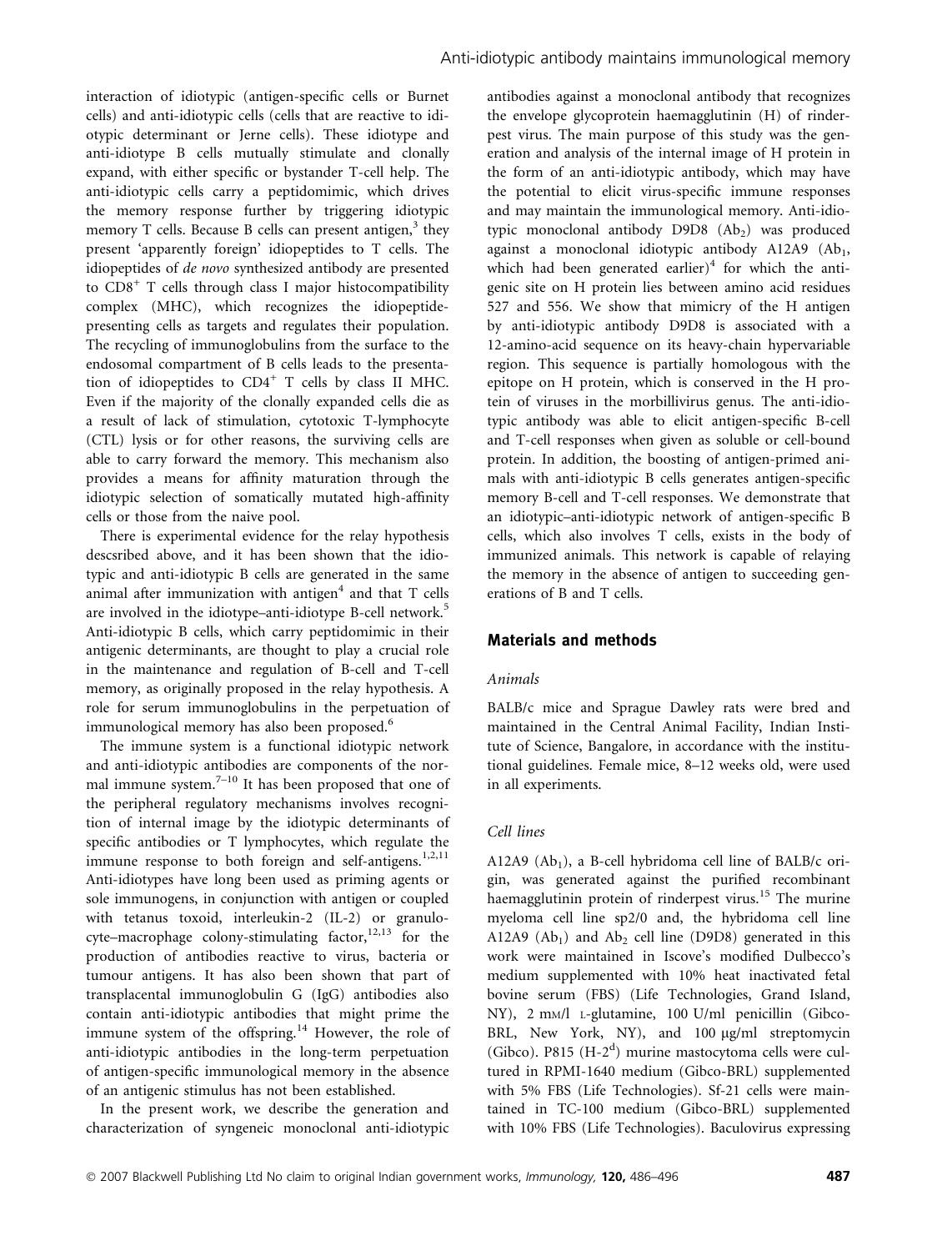full-length H protein as secretory protein<sup>16</sup> was used to infect these cells at a multiplicity of infection of 20 and the secreted H protein was collected from the medium and purified by immunoaffinity chromatography. The purified H protein was used as a source of antigen.

# Cytokines

All cytokine standards and cytokine-specific antibodies were purchased from E-bioscience (San Diego, CA). Recombinant murine IL-4 was purchased from Pharmingen (San Diego, CA).

# Peptides

Peptides were designed based on the amino acid sequence homology of D9D8 and H protein. They were procured from Peptron (Daejeon, South Korea). The purity of peptides was > 90% by high-performance liquid chromatography analysis. The sequences of the peptides were YYYPFKLPI (H-1), IYSTTGRLS (H-2), GSTYYPDSV  $(V_H)$ , RLLIYLVSL  $(V_L)$ .

# Immunization and hybridoma production

Three female 8-week-old BALB/c mice were injected subcutaneously with monoclonal anti-haemagglutinin hybridoma cells (secreting A12A9 antibody;  $20 \times 10^6$ ) irradiated at 3500 rads and boosted twice with the same number of cells at a 1-week interval. Sera collected from the immune mice were tested for the presence of antiidiotypic antibody. Hybridoma cells were generated by polyethyleneglycol-mediated fusion of immune splenocytes with Sp2/0 cells followed by two cycles of subcloning by limiting dilution.<sup>17</sup>

# Detection of anti-idiotypic antibody

The anti-idiotypic antibody was detected by enzymelinked immunosorbent assay (ELISA) employing purified polyclonal anti-H antibody (200 µg/well) raised in rabbit. The presence of anti-idiotypic antibody in culture supernatants was also monitored by FACScan flow cytometry (B&D, San Diego, CA) using monoclonal  $Ab<sub>1</sub>$  cells bearing surface immunoglobulin and anti-mouse IgG fluorescein isothiocyanate conjugate. The clone D9D8, which consistently produced high titre antibodies as determined by ELISA and fluorescence-activated cell sorting, was chosen for further experiments and the isotype of this clone was determined using an Isotype ELISA kit (Boehringer-Mannheim, GmbH, Mannheim, Germany) following the kit protocol. IgG for D9D8 was purified from ascitic fluid by affinity chromatography on a protein A–Sepharose 4B column (Pharmacia, Uppsala, Sweden). The purity of the isolated immunoglobulin (> 99%) was determined by sodium dodecyl sulphate polyacrylamide gel electrophoresis.

# Generation of anti-anti-idiotypic antibody  $(Ab<sub>3</sub>)$

Sprague Dawley female rats (12 weeks old) were immunized by two intraperitoneal injections of purified D9D8 (200  $\mu$ g) in complete Freund's adjuvant with a 1-week interval. After 2 weeks, sera were collected and booster was given with the same amount of antigen in incomplete Freund's adjuvant. The 2-week post-booster serum was checked for the presence of anti-anti-idiotypic antibody by ELISA.

# Competitive ELISA

Purified Ab<sub>1</sub> was biotinylated using ImmunoProbe<sup>TM</sup> Biotinylation Kit (Sigma, St. Louis, MO) following the manufacturer's instructions. Microtitre plates (high-binding, Costar, Cambridge, MA) were coated with 200 µg H protein, blocked with 2% bovine serum albumin, reacted with a mixture of 50  $\mu$ l biotinylated Ab<sub>1</sub> (A12A9)  $(1: 1000$  dilution) and 50 µl varying concentrations Ab<sub>2</sub> (10 lg to 0-01 lg) or control anti-bodies (normal mouse IgG and purified X2A5, an isotype-matched non-specific antibody). Following a 1-hr incubation, avidin–horseradish peroxidase was added and colour was developed by addition of  $H_2O_2$  and *o*-phenylenediamine. The per cent inhibition by  $Ab_2$  of the binding of  $Ab_1$  to antigen was calculated by taking the optical density of the well containing no competitor as 100%.

# Polymerase chain reaction amplification and sequence analysis of variable region of heavy and light chains

Cytoplasmic RNA was extracted from D9D8 hybridoma cells ( $3 \times 10^6$  cells) by the TRIZOL method. Reverse transcription and polymerase chain reactions were performed. Variable regions of the heavy  $(V_H)$  and light  $(V_L)$  chains of immunoglobulin were amplified in two different reactions using IgG-specific primers (forward primer: TGAG GAGACGGTGACCGTGGTCCCTTGGCCCC; reverse primer: AGGTSMARCTGCAGSAGTCWGG) and K-chainspecific primers (forward primer: GACATTGAGCT CACCCAGTCTCN; reverse primer: CTCGAGTTTGAGT TCCAGCTTN), respectively. Polymerase chain reaction products were subsequently cloned into pGEM-T EASY (Promega, Madison, WI) vector and were sequenced by standard DNA sequencing techniques. The amino acid sequence of  $V_H$  and  $V_L$  was deduced from the nucleotide sequence using a DNA-translate tool (http://www. expasy.org/tools/dna.html). The  $V_H$  and  $V_L$  sequences were aligned with the known sequence of H antigen using the Global Alignment Program  $(GAP)$  algorithm<sup>18</sup> to check for homologous regions.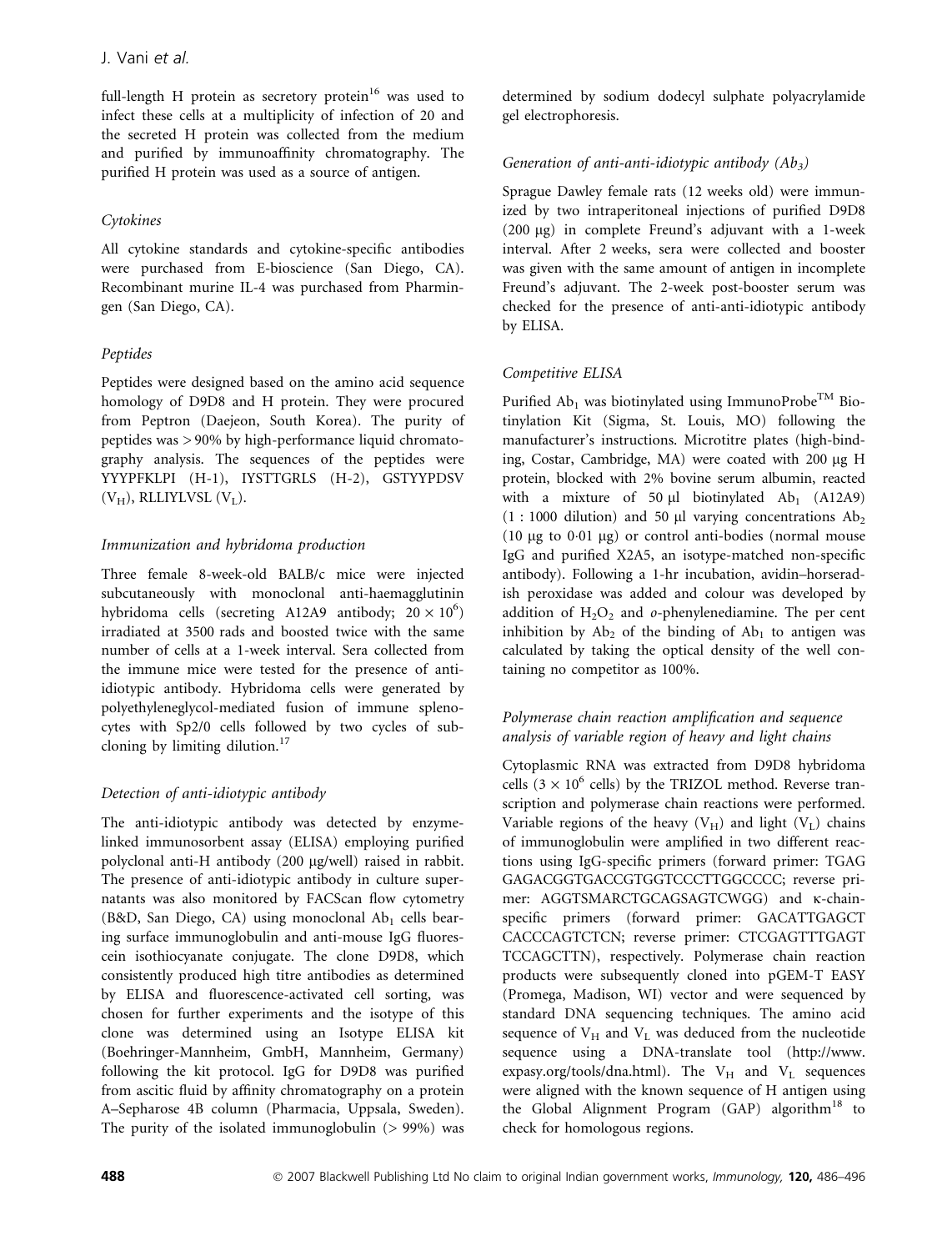### Generation of a P815 cell line stably expressing H protein

P815 cells were plated in 60-mm tissue culture Petri plates and transfected with 10 µg H-pFLAG-CMV-3 plasmid DNA (Sigma) (harbouring a full-length H gene subcloned from the pBluescript (PBS) vector<sup>16</sup> into eukaryotic pFLAG cytoplasmic expression vector) in serum-free medium using lipofectamine (Life Technologies). Stable cell lines were made following the protocol mentioned in Nilsson and Nilsson.<sup>19</sup> Positive clones (P815-H cells) were maintained in complete medium containing 400 µg/ml of G418 (Calbiochem, Lajolla, CA). Protein expression in the cells was confirmed by fluorescence microscopy, sodium dodecyl sulphate–polyacrylamide gel electrophoresis and enhanced chemiluminescence Western blotting of the cell lysates using H-proteinspecific rabbit polyclonal antibody and anti-flag antibody.

## Lymphocyte proliferation assay

Responder T cells (T cells from H-protein-immune and  $Ab_2$ -immune mice) were isolated as described earlier<sup>20</sup> and were plated at a density of  $5 \times 10^5$  cells/well in 96-well flat-bottomed tissue culture plates in the presence of either P815-H cells, purified H protein, soluble Ab<sub>2</sub> or P815 cells pulsed with synthetic peptides derived from the mimic regions of H protein,  $V_H$  or  $V_L$ . Anti-rinderpest virus N-protein-specific monoclonal antibody and purified rinderpest virus P protein were used as negative controls. Cells were cocultured for 72 hr and then pulsed for 16 hr with  $[{}^{3}H]$ thymidine (1 µCi/well). Cells were harvested on glass fibre filters using a semi-automated cell harvester (Nunc, Roskilde, Denmark). [<sup>3</sup>H]Thymidine incorporation was measured in a liquid scintillation spectrophotometer and T-cell proliferation was measured as mean counts/min of triplicate wells. For recall response experiments, lymphocytes isolated from H-proteinimmune and differentially boosted mice were restimulated in vitro with purified H protein (50  $\mu$ g/ml) and a proliferation assay was carried out as described above.

#### Cytotoxic T-cell assay

Single cell suspensions from lymph nodes isolated from H-protein-immune and differentially boosted mice were seeded in complete medium at a concentration of  $2 \times 10^6$ cells/well of 24-well plates. P815-H cells  $(1 \times 10^6 \text{ cells/well})$ irradiated at 4000 rads were used as antigen-presenting cells. The cells were cocultured for 10 days in the presence of antigen-presenting cells and IL-2 (100 units/ml). Viable cells were harvested and were used as effector cells in a CTL assay. Antigen-specific CTL activity was assessed employing P815-H cells as targets at different effector : target ratios. CTL activity was measured with a cytotoxic assay kit (Roche, Mannheim, Germany) following the manufacturer's instructions.

Cytokine ELISA

Splenocytes from the immune mice were incubated with various restimulants for 72 hr as described above for cell proliferation assays. Supernatants from the culture were collected for cytokine assays. IL-2, IL-4 and interferon- $\gamma$ (IFN- $\gamma$ ) were assayed using cytokine ELISA kits (e-Bioscience).

## Intracellular cytokine staining

Lymph node cells from H-protein-immunized mice and P815-H cells were cocultured for 4 hr. Brefeldin-A was added at a final concentration of 10  $\mu$ g/ml 6 hr later, cells were harvested and after permeabilization with 0-5% saponin, intracellular staining was performed using antimouse IFN- $\gamma$ -biotin-conjugated antibody and streptavidin–phycoerythrin (Pharmingen).

# Results

#### Anti-idiotypic antibody response in mice

There were 180 clones as a result of the fusion of Sp2/0 myeloma cells and splenocytes from BALB/c mouse immunized with  $Ab<sub>1</sub>$  (A12A9), of which 14 clones produced antibodies that reacted with  $Ab<sub>1</sub>$ . Two clones (D9D8 and D9E6) secreting antibodies that reacted best with  $Ab<sub>1</sub>$  both in ELISA and flow cytometry were selected for further study. Both produced antibodies of IgG heavy and  $\kappa$  light chain isotypes. The D9D8 hybridoma was selected for all further studies.

#### Anti-anti-idiotypic antibody response

To test whether D9D8  $Ab_2$  is an antigen mimic  $(Ab_{2\beta})$ , purified Ab<sub>2</sub> protein was used to immunize rats. The reactivity of rat serum with antigen H was measured in ELISA. The results illustrated in Fig. 1 show that  $Ab_3$ made in rats reacts with the antigen and thus is similar to  $Ab<sub>1</sub>$ . Thus,  $Ab<sub>2</sub>$  D9D8 induces  $Ab<sub>3</sub>$ , which recognizes the original antigen H, indicating that D9D8 is  $Ab_{2B}$ .

# $Ab<sub>2</sub>$  recognizes  $Ab<sub>1</sub>$  from different animal species

D9D8  $(Ab<sub>2</sub>)$  recognized antibodies made in different animal species against rinderpest virus infection or H protein immunization (Table 1). These results confirmed that  $Ab<sub>2</sub>$ is indeed a functional H protein mimic.

# Anti-idiotypic antibody competes with H protein for binding to idiotypic antibody

 $Ab_2$  (D9D8) inhibited the binding of  $Ab_1$  to antigen in a dose-dependent manner (Fig. 2). D9D8 at a concentration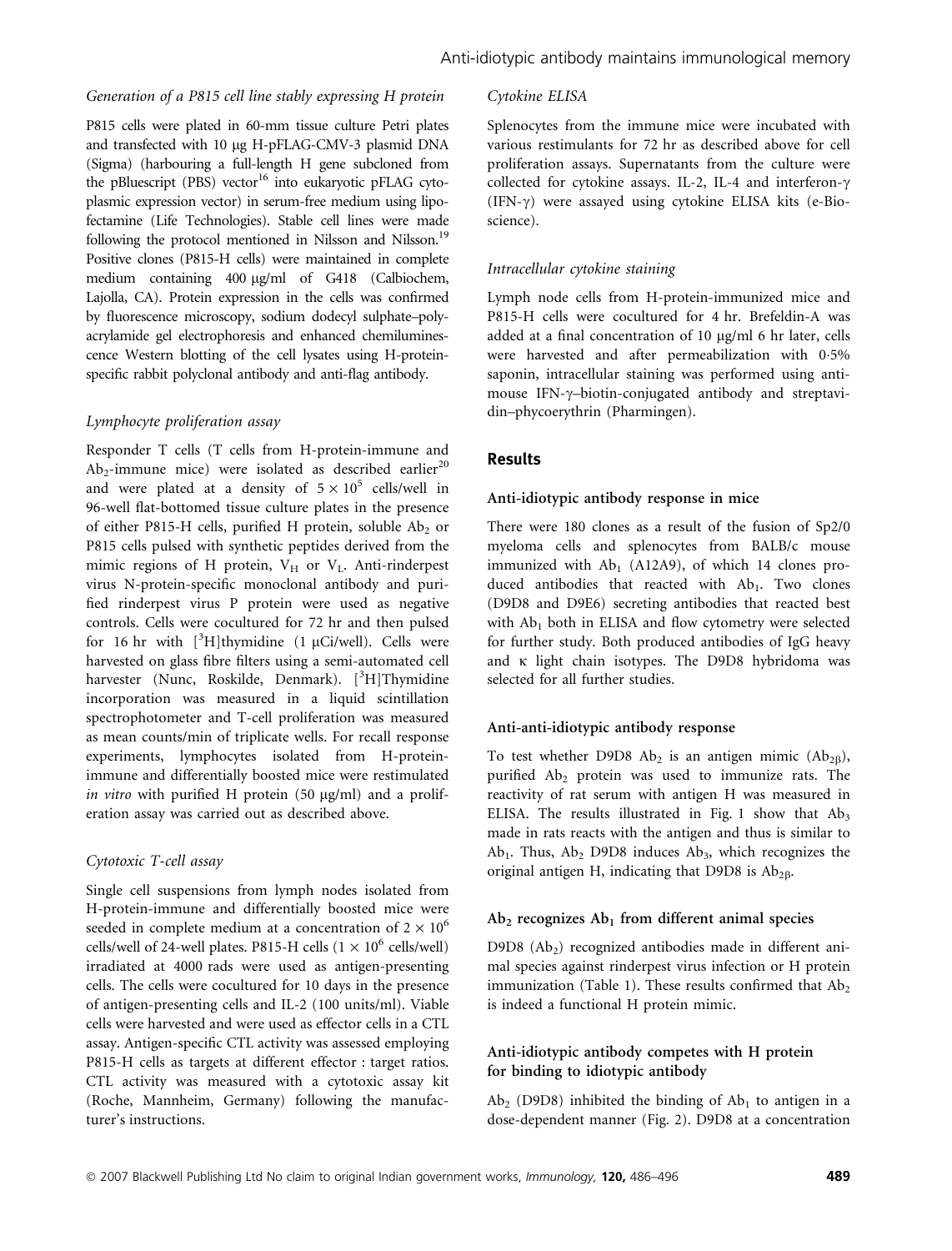

Figure 1. Determination of D9D8 as  $Ab_{2B}$  by ELISA. Plates were coated with purified recombinant H protein (200 ng/well) and incubated with rat sera (pre-immune,  $\bigcirc$ ; pre-boost,  $\blacksquare$  and post-boost,  $\blacktriangle$ ) raised against purified Ab<sub>2</sub> at different dilutions. Donkey antirat–horseradish peroxidase was used as the secondary antibody. Data shown are the average optical density (OD) of triplicate wells.

Table 1. Reactivity of purified  $Ab$ , (D9D8) with heterologous sera as the source of  $Ab_1^1$ 

| Immunizing agent                                                   | Species                                        | Titre of $Ab1$<br>in immune<br>in $sera2$ |
|--------------------------------------------------------------------|------------------------------------------------|-------------------------------------------|
| Recombinant Baculo H protein<br>(soluble)                          | Cattle                                         | 6.4                                       |
| H protein displayed on<br>recombinant extracellular<br>baculovirus | Cattle                                         | > 3.2                                     |
| Recombinant baculo H protein<br>(membrane-bound form)              | Rabbit                                         | 3.2                                       |
| Peste des petits ruminants virus<br>Rinderpest virus               | $G$ oat <sup>3</sup><br>$C$ attle <sup>4</sup> | > 6.4<br>> 3.2                            |

<sup>1</sup>Microtitre plates were coated with 200 ng/well of  $Ab<sub>2</sub>$  and dilutions of H-specific immune sera from different sources was added.

<sup>2</sup>Data shown are titre ( $\times$  10<sup>3</sup>) of Ab<sub>1</sub> recognized by Ab<sub>2</sub> and are calculated from average optical density (OD) of triplicate wells on comparison with OD of respective dilutions of pre-immune sera. Normal rabbit, bovine and goat serum were used as controls and the OD values of controls were subtracted from the experimental values. <sup>3</sup>Hyper-immunized goats.

<sup>4</sup>Convalescent cattle.

of 10 µg/ml inhibited the binding of A12A9 to H protein by 76% while the control antibodies did not cause any significant inhibition over a range of concentrations. This indicated that D9D8 has the functional epitope for  $Ab<sub>1</sub>$ , which is similar to the epitope on H protein.

## Sequence analysis of anti-idiotypic antibody

The sequences of  $V_H$  and  $V_L$  are given in Fig. 3(a). Hypervariable regions (CDRs) and framework regions



Figure 2. Inhibition of Ab<sub>1</sub> (A12A9) binding to Sec H by Ab<sub>2</sub> (D9D8) in ELISA. Sec H protein 100 ng/well was the coating antigen. Inhibition of binding of biotinylated A12A9 to Sec H was tested in the presence of different concentrations of D9D8  $(\blacklozenge)$ . Normal mouse IgG ( $\bullet$ ) and X2A5 ( $\blacktriangle$ ), an isotype-matched control antibody (purified) raised against rinderpest virus nucleocapsid protein, were used as controls at the same concentrations. Data represent average optical density (OD) of triplicate wells.



Figure 3. (a) Sequences of variable regions of heavy  $(V_H)$  and light  $(V<sub>L</sub>)$  chains of D9D8. (b) Alignment of homology regions between VH/V<sup>L</sup> sequences and antigenic region carrying the epitope on rinderpest virus H protein showing the 'Internal Image'.

(FRs) on these sequences were located using immunoglobulin BLAST of NCBI (http://www.ncbi.nlm.nih.gov/ igblast/). The epitopic site on H protein for  $Ab<sub>1</sub>$  was mapped to the region between amino acids 525 and 556 employing deletion mutants of H protein. Alignment of the Sec-H-epitope-containing sequence with that of D9D8 (Fig. 3b) using the global alignment programme (GAP) indicated a significant homology with heavy chain CDR2. Fifty-two per cent similarity and 48% identity were seen between the epitopic region and CDR2 (amino acids 32– 54) of the D9D8  $V_H$  (in a 15-amino-acid stretch, nine amino acids were identical and one was similar) while between  $V<sub>L</sub>$  and the epitopic region 35% similarity and 28% identity were seen, corresponding to part of the CDR2 and part of the FR2 regions (a two-amino-acid similarity and a one-amino-acid identity).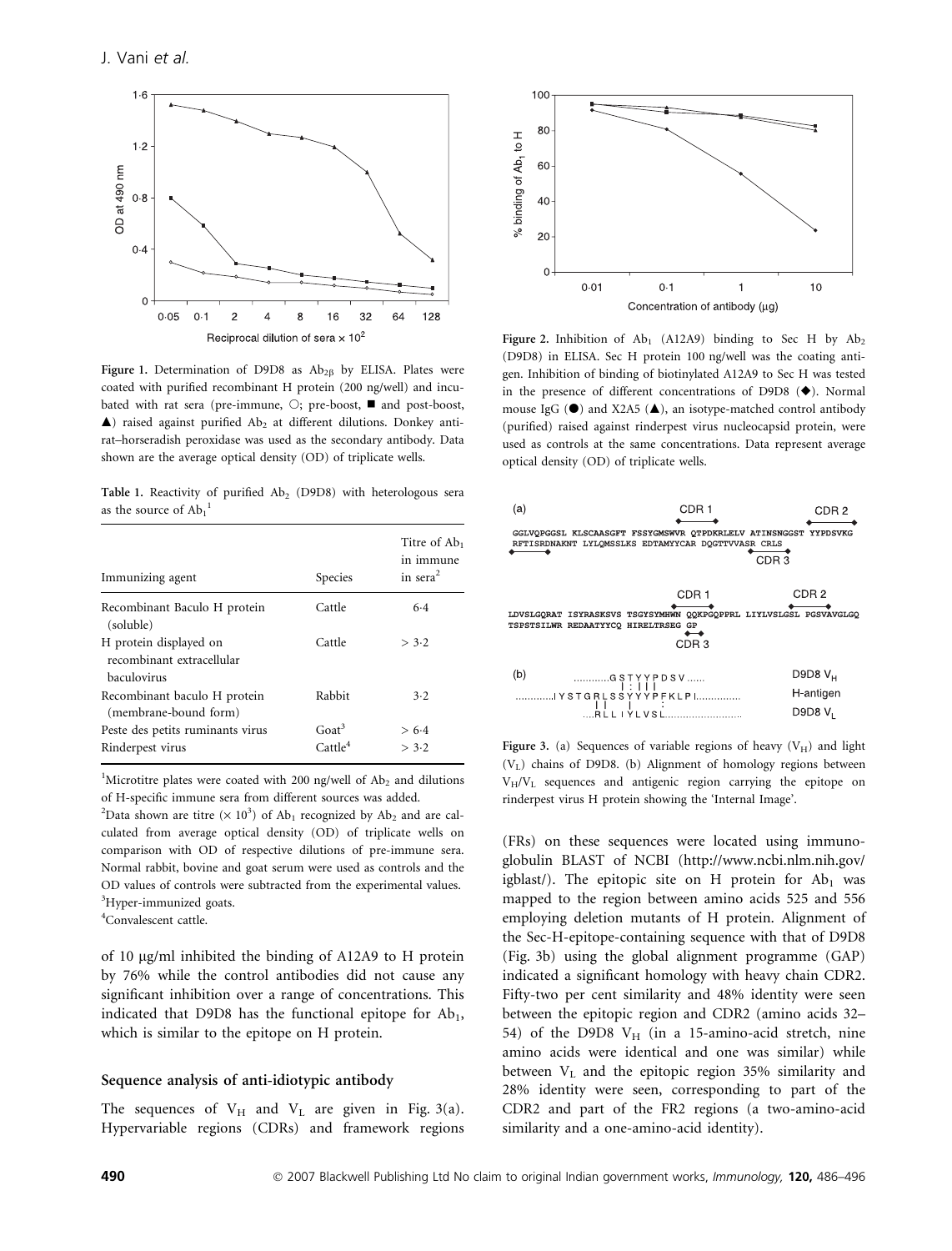

Figure 4. Proliferation of  $Ab_2$  immune splenocytes  $(5 \times 10^5 \text{ cells})$ well) on in vitro restimulation by P815 cells stably expressing H (stippled bars) and wild-type P815 (striped bars) cells. The data shown are the mean counts/min of triplicate wells.

## Anti-idiotypic Ab immunization generates an antigen-specific immune response

To test the generation of an antigen-specific T-cell response elicited by anti-idiotypic antibody, T-cell proliferation assays using T cells from anti-idiotypic-antibodyimmune mice with various in vitro restimulants were performed. P815-H cells, which express H protein endogenously, were used as antigen-presenting cells and proliferation of immune T cells was monitored (Fig. 4). The proliferation was equally good, in response to soluble H, although the immune animals had never been exposed to the H protein. This response is 70% of the response generated when H-immunized splenocytes were restimulated with P815-H cells (data not shown). No cross-reaction was observed when immune cells were restimulated with irrelevant antibody or irrelevant protein. As can be seen from thymidine incorporation (Fig. 5a), the  $Ab_2$  immune cell population had substantial levels of antigen-primed T cells by virtue of selective proliferation of T cells by the antigen mimic present on the anti-idiotypic B cells. The cells were also stimulated with synthetic peptides from the mimic regions on H and  $V_H$  and  $V_L$  of Ab<sub>2</sub>. Cells stimulated with the soluble H as well as H-derived synthetic peptide (IYSTTGRLS) exhibited greater proliferation, as shown by increased thymidine incorporation when compared to  $Ab_2$ -stimulated cells. The presence of idiotypic cascade was monitored using  $Ab_1$  for in vitro restimulation, which also showed a substantial level of cell proliferation. Thus, it is evident that antigen-specific and idiotype-specific T cells are generated in vivo and coexist, probably as a result of the operation of an idiotypic–antiidiotypic network.

When cytokine patterns were evaluated, it was observed that *in vitro* stimulation of  $Ab_2$  immune cells with soluble Ab<sub>2</sub> (Fig. 5b) produced high levels of IL-2 and IFN- $\gamma$ . H protein and H-2 peptide (IYSTTGRLS) restimulated cells



Figure 5. (a) Proliferation of  $Ab<sub>2</sub>$  immune splenocytes on in vitro restimulation with purified Ab<sub>1</sub>, H protein, H-specific synthetic peptides [H-1, H-2],  $V_H$  peptide and  $V_L$  peptide (10  $\mu$ g/ml) derived from the homology regions. The data shown are the mean counts/ min of triplicate wells. (b) IL-2 and IFN- $\gamma$  production by in vitro restimulated Ab<sub>2</sub> immune splenocytes in response to stimulation by full-length antigen and antigen-derived peptides (8 µg/ml). The results shown are representative of three independent experiments.

also secreted relatively higher amounts of IFN- $\gamma$  and IL-2, consistent with the proliferation assay results.

# Generation of B- and T-cell memory response after boosting of antigen-H-primed animals with anti-idiotypic B cells

To evaluate the role of anti-idiotypic B cells in the maintenance of B-cell and T-cell memory, mice were immun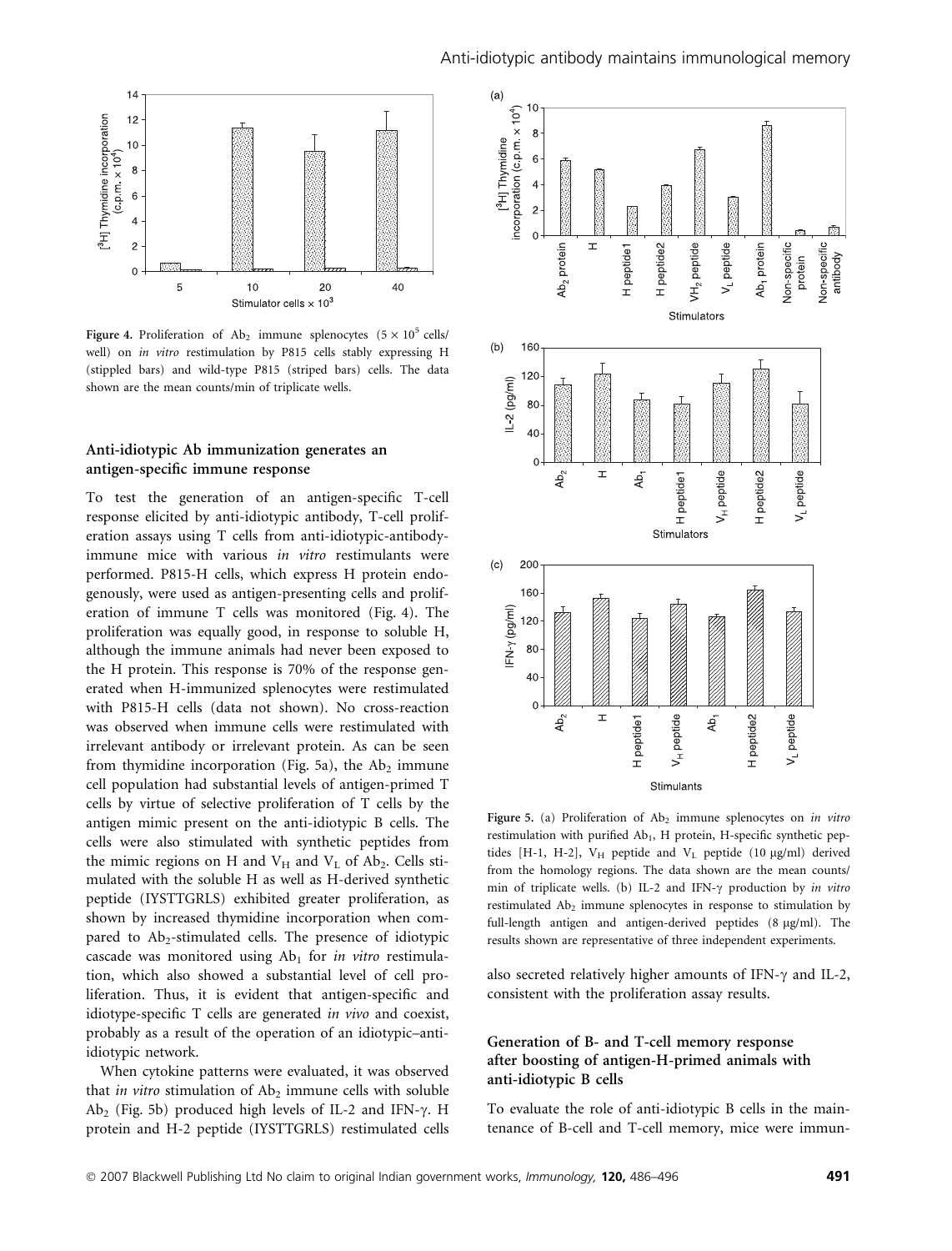ized with H protein in Freund's complete adjuvant and, after 72 days, were boosted with H protein or irradiated H-specific idiotypic B cells or anti-idiotypic B cells. The memory T-cell recall response was monitored after 1 week of booster, using the splenocytes of these mice and in vitro proliferation assay, cytotoxic assay and cytokine response. The results showed that splenocytes from antiidiotypic B-cell-boosted mice exhibited a secondary immune response similar to those mice that were boosted with antigen (Fig. 6a), whereas the cells from animals that did not receive booster immunization showed a smaller antigen-specific proliferative response. CD8<sup>+</sup> T cells from the lymph node cells of boosted mice, in vitro enriched in the presence of P815-H cells and IL-2, when used as effector cells, recognized the antigen-presenting cells and exhibited killing activity. Cells from H-boosted, anti-idiotype-boosted mice showed the same levels of cytotoxicity followed by cells from idiotype-boosted mice (Fig. 6b). CD8<sup>+</sup> T cells from the lymph node cells of boosted mice secreted IFN- $\gamma$  after in vitro restimulation with P815-H cells, as shown by the intracellular cytokine staining (Fig. 6c). On restimulation with H protein, the splenocytes secreted high levels of IFN- $\gamma$  and considerable amount of IL-2, whereas IL-4 was not detected in significant amounts (Fig. 6d). The memory B-cell recall response was monitored by checking the presence of H-specific antibodies in the serum from immune animals. Serum from mice boosted with anti-idiotypic cells showed high titres of H-specific antibody, which was more than that in antigen-boosted mice (Table 2). Cumulatively,



Figure 6. Generation of memory T-cell response by anti-idiotypic B cells. Mice were immunized with H protein (50 lg/mouse). After 72 days, a booster dose was given with H protein, irradiated H-specific idiotypic B cells (Id; 2 × 10<sup>7</sup>), anti-idiotypic B cells (anti-Id; 2 × 10<sup>7</sup>), normal B cells  $(2 \times 10^7)$  or only PBS in Freund's incomplete adjuvant. After 1 week (a) in vitro proliferation of splenocytes was performed in the presence of H protein (50 µg/ml). Data shown are the mean counts/min of triplicate wells. The result shown is representative of three independent experiments (b) Draining lymph nodes were collected from the above mentioned immune mice 1 week after booster. Lymph node cells  $(4 \times 10^6 \text{ cells/well})$ (boosted with antigen,  $\blacklozenge$ ; anti-Id,  $\blacksquare$ ; Id,  $\blacktriangle$ ; normal cells,  $\bigcirc$ ) were restimulated *in vitro* with irradiated P815-H cells and IL-2 (100 units/ml) as mentioned in the Materials and methods. A CTL assay was performed using these as effector cells and P815-H cells as targets. (c) Lymph node cells (4 × 10<sup>6</sup> cells/well) were restimulated in vitro with P815 cells expressing H protein or P815 cells (5 × 10<sup>6</sup> cells/well) transfected with vector alone for 8 hr in complete medium. Brefeldin-A was added in the last 6 hr. Surface staining for CD8 and intracellular cytokine staining for IFN- $\gamma$ were performed and analysed by fluorescence-activated cell sorting. The results shown are the percentages of CD8 and IFN- $\gamma$  double-positive cells. (d) From the in vitro proliferated splenocyte cultures (crossed bar, H; striped bar, anti-Id antibody; dotted bar, Id antibody; closed dotted bar, normal cells; open bar, PBS-boosted) cell-free supernatants were collected and were assayed for IL-2, IL-4 and IFN-γ. Data shown are means of triplicate wells and the amount of cytokine (pg/ml) was calculated using cytokine standards.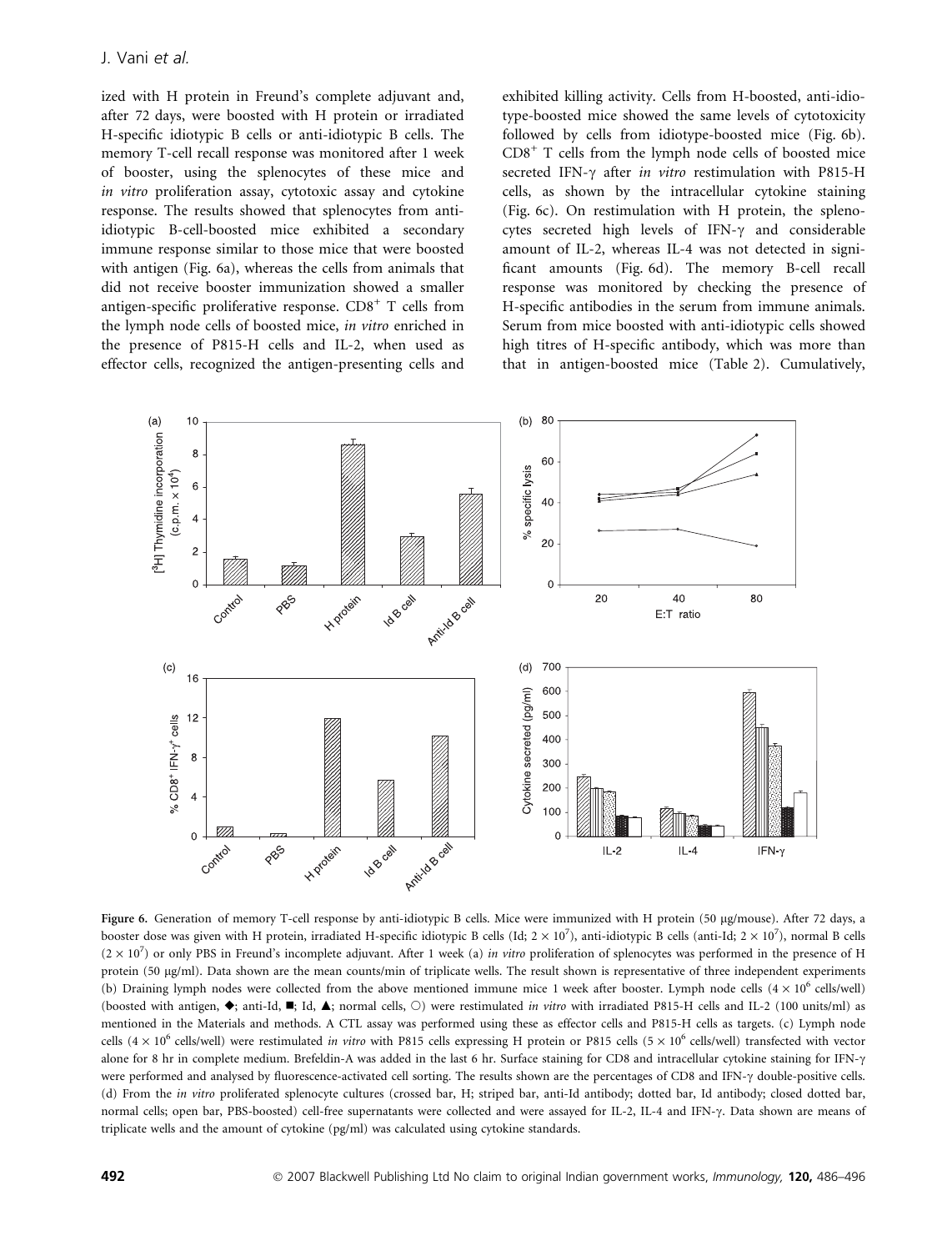|  |                                                                             |  | Table 2. Generation of memory B-cell response by anti-idiotypic B |  |
|--|-----------------------------------------------------------------------------|--|-------------------------------------------------------------------|--|
|  | cells as detected by measuring the amount of secreted antibody <sup>1</sup> |  |                                                                   |  |

| Antigen used for<br>booster immunization | Antibody titre<br>$(x 10^3)^2$ |
|------------------------------------------|--------------------------------|
| H protein                                | >16                            |
| Anti-idiotypic B cells                   | > 64                           |
| Idiotypic B cells                        | 32                             |
| Irrelevant B cells                       | < 2                            |
| None                                     | $\langle$ 2                    |

<sup>1</sup>Dilutions of sera collected from mice (as mentioned in legend of Fig. 6) were reacted with antigen (200 µg/well of H protein).

<sup>2</sup>Data shown as titre are from the average optical density of triplicate wells normalized with readings for pre-immune sera.

boosting of antigen-immunized mice with anti-idiotypic B cells produced a secondary response comparable to that upon antigen boosting. Boosting with normal B cells did not result in a secondary response in animals demonstrating the specificity of recall response.

# **Discussion**

Anti-idiotypic antibodies with homologous sequences to specific regions of the immunogenic proteins of infectious organisms have been shown to functionally mimic these epitopes and to induce protective immune responses; $21,22$ they have been used in experimental systems as surrogate vaccines against several bacterial,<sup>23</sup> viral<sup>22,24-27</sup> and parasitic organisms $^{21,28}$  and as several tumour-associated antigens.<sup>13,29</sup> It has been shown that a murine  $Ab_2$  mimicking a peptide of hepatitis B surface antigen expressed epitopes for both B and T cells. The  $Ab_2$  appeared to activate T cells through the same mechanisms as used by the nominal antigen.<sup>30</sup> Moreover, the Ab<sub>2</sub> elicited cellular and humoral responses in an out-bred strain of mice and also in a strain that was not responsive to the nominal antigen. Thus, the authors have postulated that  $Ab<sub>2</sub>$  vaccines containing specific epitopes capable of stimulating T and B cells might well induce a specific cellular and humoral immunity against the nominal antigen in a genetically diverse human population that has never been confronted with the antigen.

Operation of the idiotypic network has been postulated in the control of autoimmune disease in animal models and patients.<sup>31–35</sup> Several studies<sup>36,37</sup> have shown that iodiotypic networks have important roles in the control of a host's response to an antigen: regulating, enhancing or suppressing feedback mechanisms. Monoclonal antiidiotype antibodies fused to granulocyte–macrophage colony-stimulating factor have been shown to be capable of breaking tolerance to carcinoembryonic antigen in carcinoembryonic antigen transgenic mice.<sup>12</sup> Antigen-specific protective T-cell and B-cell immunity by an amplifying anti-idiotypic response in multiple myeloma patients has also been demonstrated.<sup>38</sup>

The role of B cells in the presentation of idiotype to T cells has been shown in a transgenic mouse model where B cells present self-peptides in the absence of conventional antigen.<sup>39</sup> For the generation and regulation of specific immunity by anti-idiotypic and anti-idiotype-derived peptidomimics, we postulate four possible mutually nonexclusive pathways.

- (1) Antigen-specific idiotypic B cells, as well as their complementary anti-idiotypic B cells (carrying immunoglobulins on their surface that are specifically reactive against the idiotypic determinant on the antigenspecific B cells) can undergo terminal differentiation into plasma cells upon recognition and contact with the idiotypic determinants of the B-cell membranebound immunoglobulin.<sup>40</sup> Regulation of these cells is brought about by the engagement of their B-cell antigen receptor, leading to proliferation, differentiation and/or programmed cell death.<sup>41,42</sup>
- (2) Anti-idiotypic B cells can present peptide mimics of antigen to T helper and T cytotoxic cells thus priming them in the absence of antigen. Cytotoxic T cells complementary to the idiopeptide may recognize the cognate antigen or the idiopeptides derived from the antigen mimic or the anti-idiotypic immunoglobulin and kill the B cells presenting such idiopeptides. $43-46$
- (3) Receptor-mediated endocytosis followed by endosomal cleavage of the idiotype–anti-idiotype complex can take place and peptides generated in the process can then be loaded onto MHC class II molecules and presented to CD4<sup>+</sup> T cells, switching on the T-cell and B-cell interactive idiotypic cascade.
- (4) Apart from these, the idiopeptides can also be processed and presented in vivo by dendritic cells and by follicular dendritic cells in an MHC-restricted manner.<sup>6</sup>

To provide experimental evidence that supports the role played by the anti-idiotypic B cells in the generation of antigen-specific B-cell and T-cell memory responses and the regulation of B-cell homeostasis, it was imperative to study a single B-cell clone that was specific for a well-defined antigen. However, the isolation of such B-cell populations is difficult because of the presence of small numbers of idiotypic and anti-idiotypic B cells, which limits their enrichment from the total cell population. The second alternative, which was ruled out, was the use of antigen-primed primary B-cell clones maintained in vitro, which cease to proliferate after a finite number of divisions in tissue culture. Use of Epstein–Barr-virustransformed B-cell cultures was avoided because such cell populations are expected to present viral antigens that shift the experimental set-up away from natural conditions. We have therefore, used anti-idiotypic B-cell hybridoma as the surrogate B cells in this study.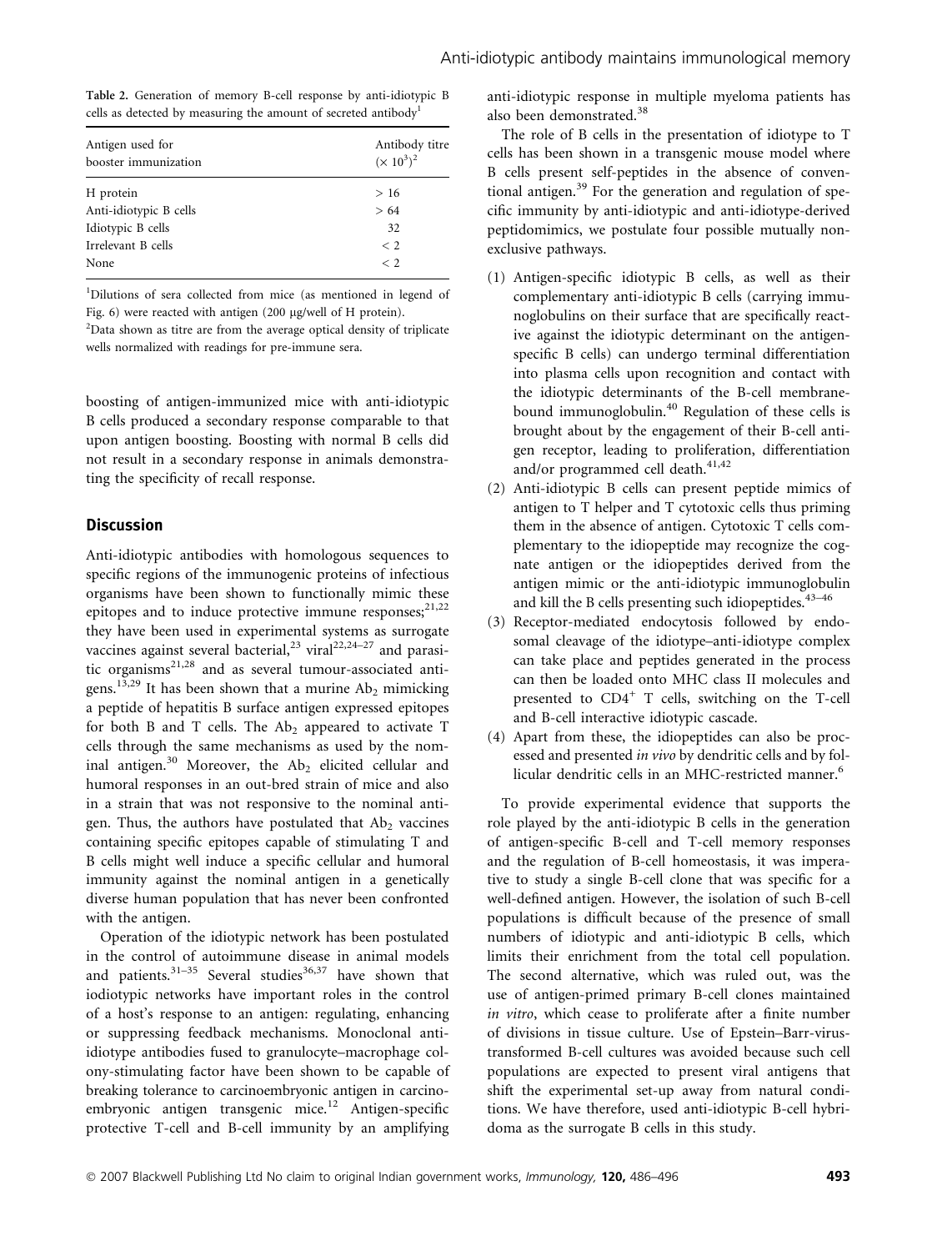In the present work, we have shown that on adoptive transfer of anti-idiotypic B cells carrying peptidomimics, antigen-specific B-cell and T-cell memory can be perpetuated. We have shown that anti-anti-idiotypic CD4<sup>+</sup> and CD8<sup>+</sup> T cells are generated in the body after the transfer of monoclonal anti-idiotypic B cells in syngeneic mice. We observed that when  $Ab<sub>1</sub>$  was introduced as a restimulant, significant amounts of cell proliferation occurred. This could be the result either of the anti-idiotypic cells used for primary immunization persisting in the body at the time of detection of anti-anti-idiotypic T and B cells, or of the generation of anti-anti-anti-idiotypic cells, which is the next stage in the cascade. The results show that idiotypic and anti-idiotypic T and B cells can coexist in the body and may form a dynamic system as a B-cell and T-cell idiotypic network. The anti-idiotype-specific CD4<sup>+</sup> and CD8<sup>+</sup> T cells did proliferate relatively less efficiently against the synthetic peptides derived from antiidiotypic antibody sequences, which is expected because the fragments of anti-idiotypic antibody may contain many fewer processed and presented epitopes compared to H protein or full-length anti-idiotypic antibody.

Furthermore, boosting with anti-idiotypic B cells generated antigen-specific memory T-cell and B-cell immune responses. This could be operative through direct B-cell– B-cell interactions or through presentation of idiopeptides by phagocytic antigen-presenting cells after phagocytosis of idiotypic T and B cells. The anti-idiotypic B and T cells generated after immunization with antigen are directed against antigen-reactive T cells, implying that the presence of an idiotypic B-cell–anti-idiotypic B-cell cascade is natural to the system after infection or vaccination.

Significant levels of IFN- $\gamma$  were secreted by Ab<sub>2</sub>-primed T cells upon in vitro restimulation with H, H-derived peptides or Ab<sub>2</sub>, although IL-4 was not detected, suggesting that CD4<sup>+</sup> cells induced by H were probably T helper type 1. Traditionally CD4<sup>+</sup> T cells function as helper cells for antibody production. Therefore D9D8 immunization/ vaccination may prime T helper type 1 cells, which in turn may induce cytotoxic T-cell proliferation by secretion of cytokines such as IFN- $\gamma$ .

T-cell epitopes derived from the naturally processed self-peptides are the peptides most abundantly presented by  $MHC<sub>2</sub><sup>47,48</sup>$  more than the peptides from pathogens. The anti-idiotypic antibodies, being self-generated, thus have more chance to act as elicitors of effective antigenspecific T-cell responses. The observed cytotoxic and lymphoproliferative responses indicate that anti-idiotypic B cells (Jerne cells) stimulate both T helper and T cytotoxic cells by virtue of their ability to present recycled or regurgitated peptidomimics of antigen to T helper cells through class II MHC and de novo synthesized peptidomimics of antigens to CTLs through class I MHC. Thus, the T-cell memory response can be perpetuated by antiidiotypic Jerne B cells and these findings lend support to the earlier proposed relay hypothesis for the perpetuation of immunological memory.<sup>2</sup> The results provide a mechanism for the maintenance of both idiotypic and antiidiotypic B cells, which are generated in a cyclic fashion as has been proposed earlier.<sup>2</sup> This also means that B-cell and T-cell memory of longer duration could arise as the idiotypic cascade is triggered. Based on the structural information and on the recent study of altered peptide ligands,49,50 we propose that peptidomimics in the CDRs of anti-idiotypic B cells, which may not be completely homologous to the original antigen peptide but which carry the structural complementarities,  $51$  will trigger idiotypic antigen-specific T cells.

In summary, the antibody repertoire contains the antigenic universe with an innate ability to react with the B and T cells of the self. The anti-idiotypic antibody functions as a surrogate antigen and idiotypic selection ensures that relevant B-cell clones are always maintained. The peptidomimics derived as a result of the degradation of anti-idiotypic antibody bring about idiotypic selection and activation of cognate  $CD4^+$  and  $CD8^+$  T cells, so an elevated population of activated T cells, the memory T cells, is always maintained. Thus the idiotypic selection of B cells and T cells containing the already randomly rearranged and mutated antibody and T-cell receptor genes ensures a specific memory response. The duration of the memory is dependent on the strength of the interaction of idiotypic and anti-idiotypic B-cell receptors and on the effective presentation of idiopeptides (peptidomimics) to cognate T cells.

# Acknowledgements

This research was supported in part by the Department of Science and Technology, Government of India. The infrastructural support provided by the Department of Biotechnology, Government of India, under support of the Basic Biology of Microbial Pathogens programme, is gratefully acknowledged.

#### References

- 1 Jerne NK. Towards a network theory of the immune system. Ann Immunol (Paris) 1974; 125C:373–89.
- 2 Nayak R, Mitra-Kaushik S, Shaila MS. Perpetuation of immunological memory: a relay hypothesis. Immunology 2001; 102:387– 95.
- 3 Bottomly K, Janeway CA Jr. Antigen presentation by B cells. Nature 1989; 337:24.
- 4 Mitra-Kaushik S, Shaila MS, Karande AK, Nayak R. Idiotypic– anti-idiotypic B cell interactions generated against a protective antigen of a morbillivirus in mice. Cell Immunol 2001; 209:10–18.
- 5 Mitra-Kaushik S, Shaila MS, Karande AK, Nayak R. Idiotype and anti-idiotype specific T cell responses on transplantation with hybridomas reactive to viral hemagglutinin. Immunol Lett 2002; 80:81–7.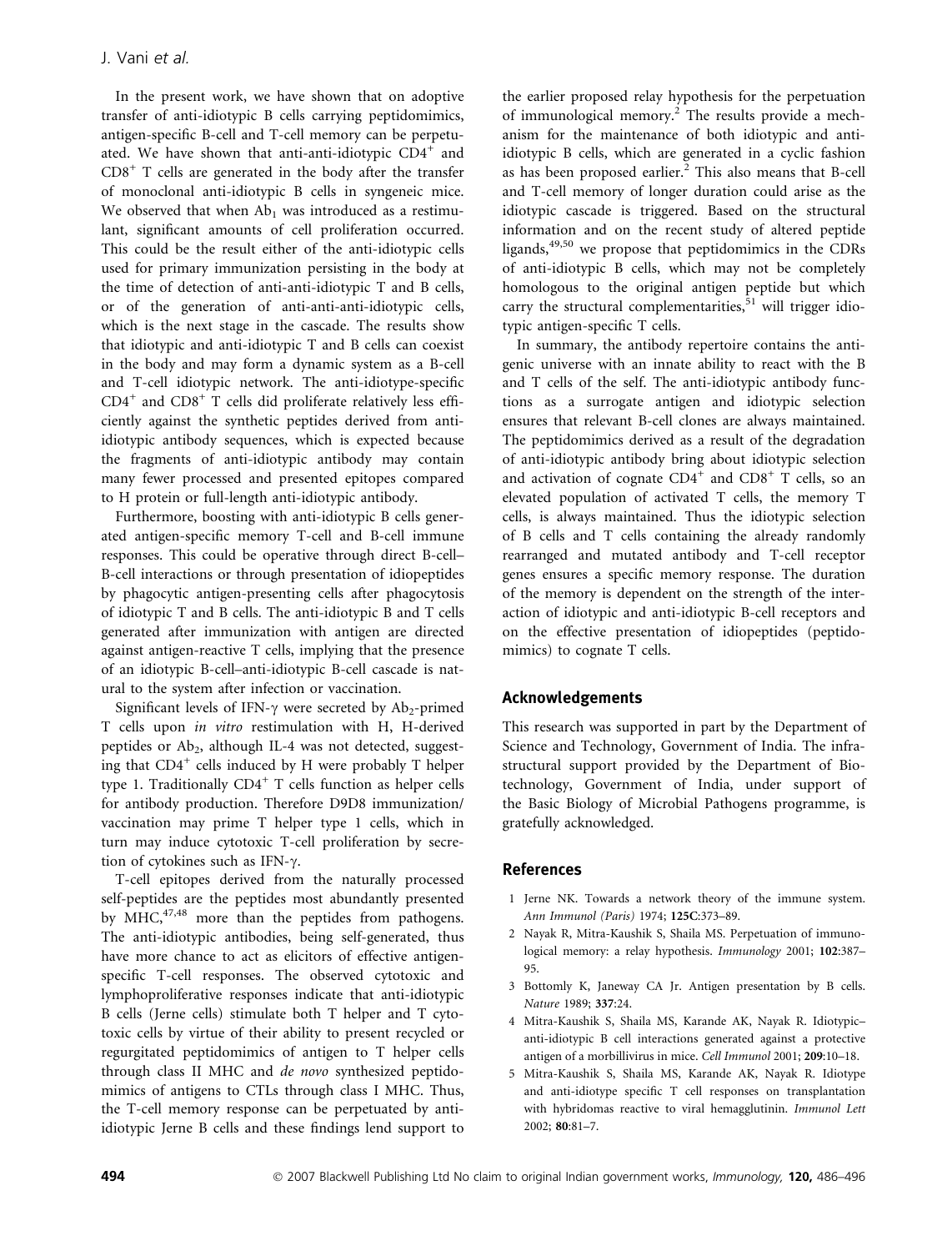- 6 Nayak R, Lal G, Shaila MS. Perpetuation of immunological memory: role of serum antibodies and accessory cells. Microbes Infect 2005; 7:1276–83.
- 7 Urbain J, Wikler M, Franssen Collignon C. Idiotypic regulation of the immune system by the induction of antibodies against anti-idiotypic antibodies. Proc Natl Acad Sci USA 1977; 74:5126– 30.
- 8 Eichmann K, Rajewsky K. Induction of T and B cell immunity by anti-idiotypic antibody. Eur J Immunol 1975; 5:661–6.
- 9 Rundles CC, Feng ZK, Zhou Z, Woods KR. Relationship between naturally occurring human antibodies to casein and autologous anti-idiotypic antibodies. Implications for the network theory. J Clin Immunol 1991; 11:279–90.
- 10 Gilles JG, Remy JS. Healthy subjects produce both anti-factor VIII and specific anti-idiotypic antibodies. J Clin Invest 1994; 94:1496–505.
- 11 Hong J, Zang YC, Tejada-Simon MV et al. Reactivity and regulatory properties of human anti-idiotypic antibodies induced by T cell vaccination. J Immunol 2000; 165:6858–64.
- 12 Schwegler C, Dorn-Beineke A, Nittka S, Stocking C. Monoclonal anti-idiotype antibody 6G6.C4 fused to GM-CSF is capable of breaking tolerance to carcinoembryonic antigen (CEA) in CEA– transgenic mice. Cancer Res 2005; 65:1925–33.
- 13 Wagner S, Hafner C, Allwardt D et al. Vaccination with a human high molecular weight melanoma-associated antigen mimotope induces a humoral response inhibiting melanoma cell growth in vitro. J Immunol 2005; 174:976–82.
- 14 Hanson A, Korotkova M, Lundin S, Haversen I, Silfverdal SA, Mattsby-Baltzer I, Strandvik B, Telemo E. The transfer of immunity from mother to child. Ann N Y Acad Sci 2003; 987:199–206.
- 15 Mitra-Kaushik S, Shaila MS, Karande AK, Nayak R. Idiotype and antigen-specific T cell responses in mice on immunization with antigen, antibody, and anti-idiotypic antibody. Cell Immunol 2001; 209:109–19.
- 16 Naik S, Shaila MS. Characterization of membrane-bound and membrane anchor-less forms of hemagglutinin glycoprotein of Rinderpest virus expressed by baculovirus recombinants. Virus Genes 1997; 14:95–104.
- 17 Renukaradhya GJ, Mitra-Kaushik S, Sinnathamby G, Rajasekhar M, Shaila MS. Mapping of B-cell epitopes of hemagglutinin protein of rinderpest virus. Virology 2002; 298:214–23.
- 18 Needleman SB, Wunsch CD. A general method applicable to the search for similarities in the amino acid sequence of two proteins. J Mol Biol 1970; 48:443–53.
- 19 Nilsson MO, Nilsson T. Stable transfection and selection of mammalian cells. In: Higgins, SJ, Hames, BD, eds. Protein Expression – a Practical Approach, Indian edn. Oxford: Manzar Khan 2004:18–19.
- 20 Naik S, Renukaradhya GJ, Rajasekhar M, Shaila MS. Immunogenic and protective properties of haemagglutinin protein (H) of rinderpest virus expressed by a recombinant baculovirus. Vaccine 1997; 15:603–7.
- 21 Nisonoff A, Lamoyi E. Implications of the presence of an internal image of the antigen in anti-idiotypic antibodies: possible application to vaccine production. Clin Immunol Immunopathol 1981; 21:397–406.
- 22 Thanavala YM, Bond A, Tedder R, Hay FC, Roitt IM. Monoclonal 'internal image' anti-idiotypic antibodies of hepatitis B surface antigen. Immunology 1985; 55:197–204.
- 23 Buchwald UK, Lees A, Steinitz M, Pirofski LA. A peptide mimotope of type 8 pneumococcal capsular polysaccharide induces a protective immune response in mice. Infection Immunity 2005; 73:325–33.
- 24 Osterhaus AD, Bunschoten EJ, Weijer K, Uytdehaag FG. Modulation of the immune system towards antiviral immune response using anti-idiotypic structures. In: Bona, CA, ed. Biological Applications of Anti-Idiotypes, Vol. II. Boca Raton: CRC Press, 1988:13–30.
- 25 Betakova T, Vareckova E, Kostolansky F, Mucha V, Daniels RS. Monoclonal anti-idiotypic antibodies mimicking the immunodominant epitope of influenza virus haemagglutinin elicit biologically significant immune responses. J Gen Virol 1998; 79:461–70.
- 26 Sharpe AH, Gaulton GN, McDade KK, Fields BN, Greene MI. Syngeneic monoclonal anti-idiotype can induce cellular immunity to reovirus. J Exp Med 1984; 160:1195–205.
- 27 Zaghouani H, Goldstein D, Shah H, Anderson S, Lacroix M, Dionne G, Kennedy R, Bona C. Induction of antibodies to the envelope protein of the human immunodeficiency virus by immunization with monoclonal anti-idiotypes. Proc Natl Acad Sci USA 1991; 88:5645–9.
- 28 Souza EB, Lopes JD, Almeida SR. B and T cell responses elicited by monoclonal anti-idiotypic antibody (Ab2beta) mimicking gp43 from Paracoccidioides brasiliensis. Clin Exp Immunol 2004; 137:123–8.
- 29 Pervin S, Chakraborty M, Bhattacharya-Chatterjee M, Zeytin H, Foon KA, Chatterjee SK. Induction of anti-tumor immunity by an anti-idiotype antibody mimicking carcinoembryonic antigen. Cancer Res 1997; 57:728–34.
- 30 Pride MW, Thakur A, Thanavala Y. Mimicry of a determinant of hepatitis B surface antigen by an anti-idiotypic antibody. I. Evaluation in hepatitis B surface antigen responder and nonresponder strains. J Exp Med 1993; 177:127–34.
- 31 Mougneau E, Hugues S, Glaichenhaus N. Antigen presentation by dendritic cells in vivo. J Exp Med 2002; 196:1013–16.
- 32 Zhang J, Medaer R, Stinissen P, Hafler D, Raus J. MHC-restricted depletion of human myelin basic protein-reactive T cells by T cell vaccination. Science 1993; 261:1451–4.
- 33 Zang YC, Hong J, Rivera VM, Killian J, Zhang JZ. Human antiidiotypic T cells induced by TCR peptide corresponding to a common CDR3 sequence motif in myelin basic protein-reactive T cells. Int Immunol 2003; 15:1073–80.
- 34 Zhang J, Vandevyver C, Stinissen P, Raus J. In vivo clonotypic regulation of human myelin basic protein reactive T cells by T cell vaccination. J Immunol 1995; 155:5868–77.
- 35 Mouthan L, Kaveri SV, Spalter SH, Lacroix-Desmazes S, Lefranc C, Desai R, Kazatchkine MD. Mechanisms of action of intravenous immune globulin in immune-mediated diseases. Clin Exp Immunol 1996; 104:3–9.
- 36 Shenk RR, Weissberger HZ, Dickler HB. Anti-idiotype stimulation of antigen-specific, antigen-independent antibody responses in vitro. II. Triggering of B lymphocytes by idiotype plus antiidiotype in the absence of T lymphocytes. J Immunol 1984; 132:2709–14.
- 37 Bhattacharya-Chatterjee M, Chatterjee SK, Vasile S, Seon BK, Kohler H. Idiotype vaccines against human T cell leukemia. II. Generation and characterization of a monoclonal idiotype cascade (Ab1, Ab2, and Ab3). J Immunol 1988; 141:1398–403.